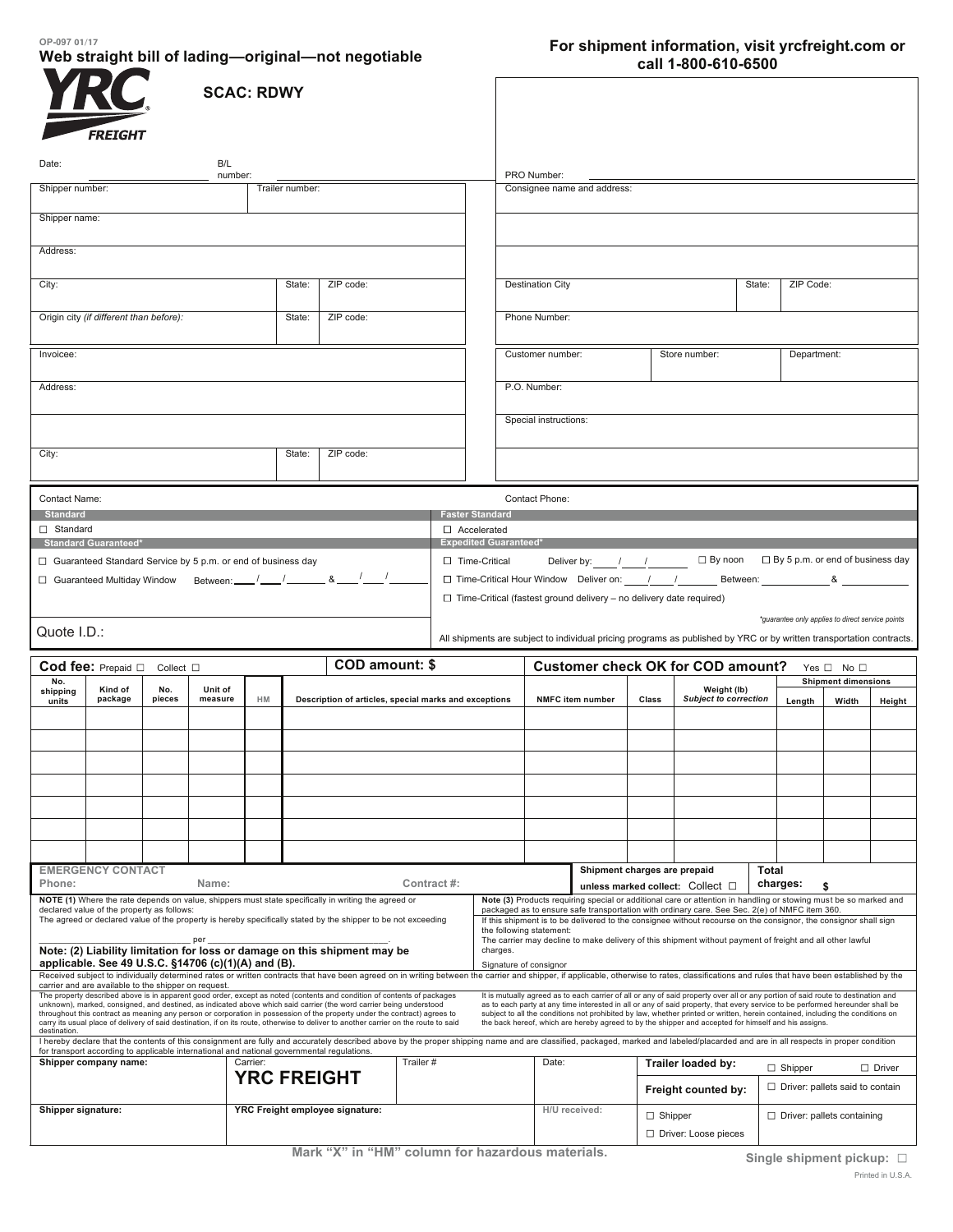| Date: |                                        |                              |             |               |     | SUPPLEMENT TO THE WEB BILL OF LADING |                                                                                                                                                                                                                  |        |       |                 |              |
|-------|----------------------------------------|------------------------------|-------------|---------------|-----|--------------------------------------|------------------------------------------------------------------------------------------------------------------------------------------------------------------------------------------------------------------|--------|-------|-----------------|--------------|
|       |                                        |                              |             |               |     | <b>Pro Number:</b>                   |                                                                                                                                                                                                                  |        |       |                 |              |
|       |                                        |                              |             |               |     |                                      | <b>Bill of Lading Number:</b>                                                                                                                                                                                    |        |       |                 |              |
|       |                                        |                              |             |               |     | <b>CUSTOMER ORDER INFORMATION</b>    |                                                                                                                                                                                                                  |        |       |                 |              |
|       |                                        | <b>CUSTOMER ORDER NUMBER</b> |             |               |     | <b>STORE#</b>                        | DEPT#                                                                                                                                                                                                            | # PKGS |       | <b>WEIGHT</b>   |              |
|       |                                        |                              |             |               |     |                                      |                                                                                                                                                                                                                  |        |       | (Ibs)           |              |
|       |                                        |                              |             |               |     |                                      |                                                                                                                                                                                                                  |        |       |                 |              |
|       |                                        |                              |             |               |     |                                      |                                                                                                                                                                                                                  |        |       |                 |              |
|       |                                        |                              |             |               |     |                                      |                                                                                                                                                                                                                  |        |       |                 |              |
|       |                                        |                              |             |               |     |                                      |                                                                                                                                                                                                                  |        |       |                 |              |
|       |                                        |                              |             |               |     |                                      |                                                                                                                                                                                                                  |        |       |                 |              |
|       |                                        |                              |             |               |     |                                      |                                                                                                                                                                                                                  |        |       |                 |              |
|       |                                        |                              |             |               |     |                                      |                                                                                                                                                                                                                  |        |       |                 |              |
|       |                                        |                              |             |               |     | <b>CARRIER INSTRUCTIONS</b>          |                                                                                                                                                                                                                  |        |       |                 |              |
|       |                                        |                              |             |               |     |                                      |                                                                                                                                                                                                                  |        |       |                 |              |
|       |                                        |                              |             |               |     |                                      |                                                                                                                                                                                                                  |        |       |                 |              |
|       |                                        |                              |             |               |     |                                      |                                                                                                                                                                                                                  |        |       |                 |              |
|       |                                        |                              |             |               |     |                                      |                                                                                                                                                                                                                  |        |       |                 |              |
|       |                                        |                              |             |               |     |                                      |                                                                                                                                                                                                                  |        |       |                 |              |
|       |                                        |                              |             |               |     |                                      |                                                                                                                                                                                                                  |        |       |                 |              |
|       |                                        |                              |             |               |     |                                      |                                                                                                                                                                                                                  |        |       |                 |              |
|       |                                        |                              |             |               |     |                                      |                                                                                                                                                                                                                  |        |       |                 |              |
|       | <b>HANDLING UNIT</b><br><b>PACKAGE</b> |                              |             |               |     |                                      |                                                                                                                                                                                                                  |        |       |                 |              |
|       |                                        |                              |             |               |     | <b>CARRIER INFORMATION</b>           | <b>COMMODITY DESCRIPTION</b>                                                                                                                                                                                     |        |       | <b>LTL ONLY</b> |              |
| QTY   | <b>TYPE</b>                            | QTY                          | <b>TYPE</b> | <b>WEIGHT</b> | HM  |                                      | Commodities requiring special or additional care or attention in handling or stowing<br>must be so marked and packaged as to ensure safe transportation with ordinary care.<br>See Section 2(e) of NMFC Item 360 |        | NMFC# |                 | <b>CLASS</b> |
|       |                                        |                              |             | (lbs)         | (X) |                                      |                                                                                                                                                                                                                  |        |       |                 |              |
|       |                                        |                              |             |               |     |                                      |                                                                                                                                                                                                                  |        |       |                 |              |
|       |                                        |                              |             |               |     |                                      |                                                                                                                                                                                                                  |        |       |                 |              |
|       |                                        |                              |             |               |     |                                      |                                                                                                                                                                                                                  |        |       |                 |              |
|       |                                        |                              |             |               |     |                                      |                                                                                                                                                                                                                  |        |       |                 |              |
|       |                                        |                              |             |               |     |                                      |                                                                                                                                                                                                                  |        |       |                 |              |
|       |                                        |                              |             |               |     |                                      |                                                                                                                                                                                                                  |        |       |                 |              |
|       |                                        |                              |             |               |     |                                      |                                                                                                                                                                                                                  |        |       |                 |              |
|       |                                        |                              |             |               |     |                                      |                                                                                                                                                                                                                  |        |       |                 |              |
|       |                                        |                              |             |               |     |                                      |                                                                                                                                                                                                                  |        |       |                 |              |
|       |                                        |                              |             |               |     |                                      |                                                                                                                                                                                                                  |        |       |                 |              |
|       |                                        |                              |             |               |     |                                      |                                                                                                                                                                                                                  |        |       |                 |              |
|       |                                        |                              |             |               |     |                                      |                                                                                                                                                                                                                  |        |       |                 |              |
|       |                                        |                              |             |               |     |                                      |                                                                                                                                                                                                                  |        |       |                 |              |
|       |                                        |                              |             |               |     |                                      |                                                                                                                                                                                                                  |        |       |                 |              |
|       |                                        |                              |             |               |     |                                      |                                                                                                                                                                                                                  |        |       |                 |              |